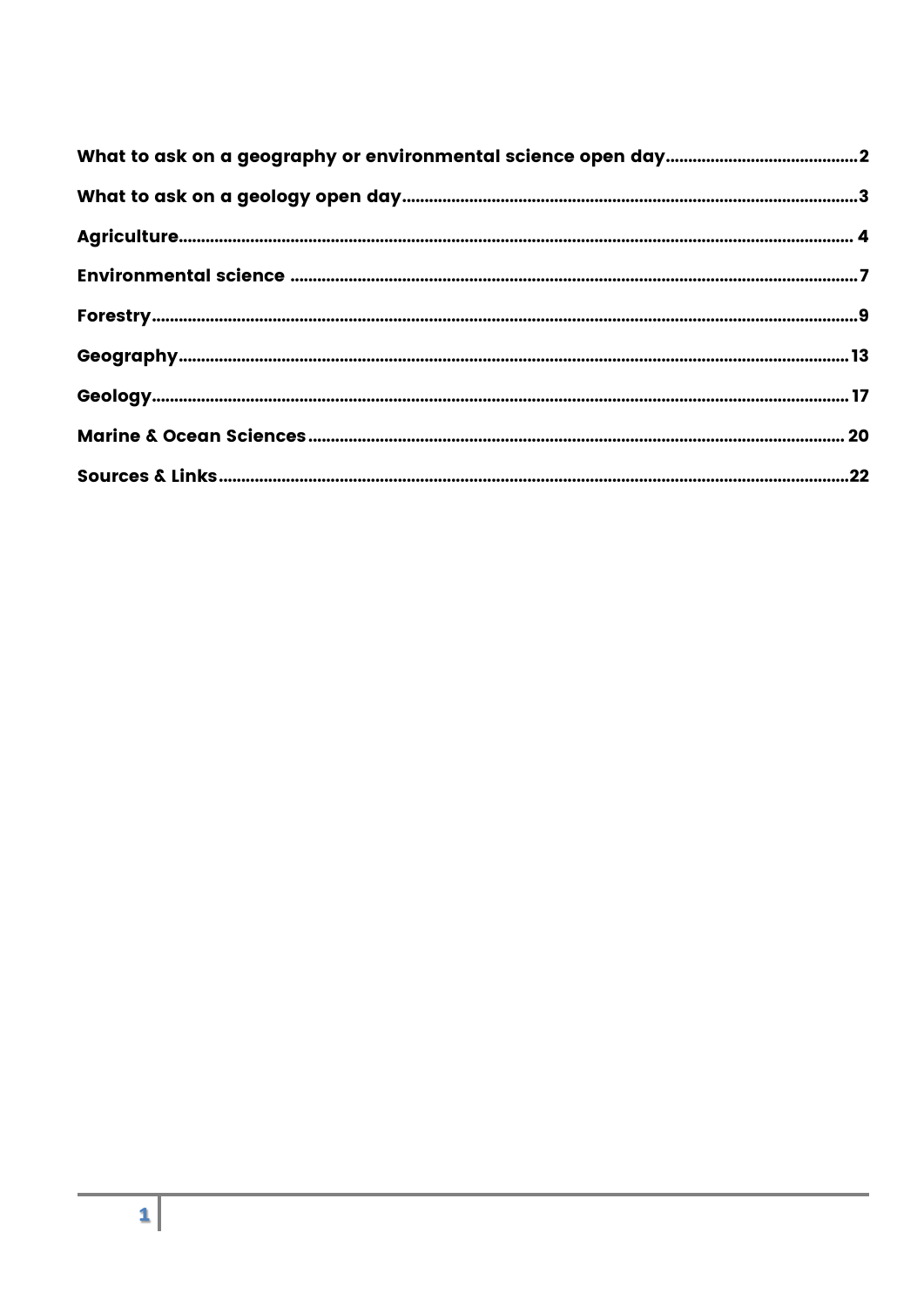Thinking of studying for a degree in geography or environmental science? Here are some questions you could ask tutors and students when you're at a university open day.

#### **About the course**

- What ranges of modules are available to me?
- Can I pick modules outside of my subject?
- What skills will I learn on this course? E.g. research methods, referencing, drawing graphs…
- Are there any guest lecturers or speakers who come to the university?
- Do I need maths or statistics?

#### **Equipment and facilities**

- What books are necessary for me to buy?
- How much reading is there each week?
- Are resources and reading material available to use online?
- Do I need to read anything before I start the course?
- Work experience and field trips

#### **Are there any field trips?**

- Where will they be  $-$  is there a choice?
- How much does a field trip cost and will I have help with this?
- What assignments are set during a field trip, and do these count towards my degree mark?
- Do I have to organise placements or work experience during my summer breaks from university? Will I have help from the uni to do this?

#### **Assessments**

- What is the split between exams / coursework / group projects?
- Do I need to do a presentation on this course?
- Do I need to complete a dissertation or research-based project?
- How do I decide on a dissertation subject?
- Can I move on to a related Masters or PhD after I finish my course? Is there funding for me to do this?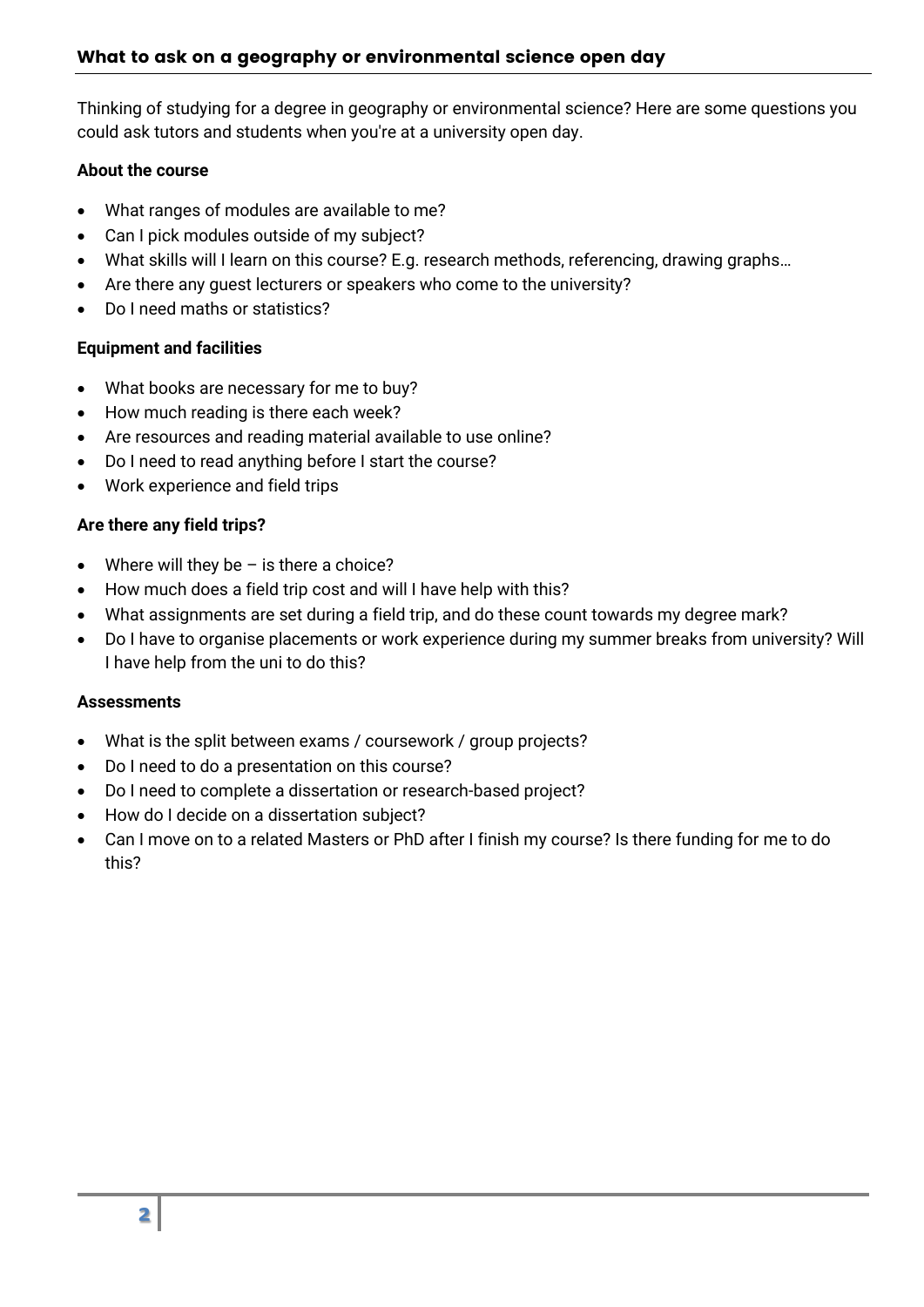[Thinking of studying geology? Want to know what's involved? Use our list of open day questions to find](https://university.which.co.uk/courses#panel-geography)  [out whether the course is right for you.](https://university.which.co.uk/courses#panel-geography)

#### **[About the course](https://university.which.co.uk/courses#panel-geography)**

- [Are my teachers also practitioners](https://university.which.co.uk/courses#panel-geography)  still work in industry?
- [Do I need any prior experience in this area before I start the course?](https://university.which.co.uk/courses#panel-geography)
- Where will be learning  $-$  [in lectures, seminars or in the lab?](https://university.which.co.uk/courses#panel-geography)

#### **[Facilities and equipment](https://university.which.co.uk/courses#panel-geography)**

- [What books/equipment is necessary for me to buy?](https://university.which.co.uk/courses#panel-geography)
- [How much time will I need to spend in the library?](https://university.which.co.uk/courses#panel-geography)
- [How much time in the labs?](https://university.which.co.uk/courses#panel-geography)
- [Placements and work experience](https://university.which.co.uk/courses#panel-geography)
- [Are there any industrial placements/field trips?](https://university.which.co.uk/courses#panel-geography)
- [Is there a chance for me to study abroad?](https://university.which.co.uk/courses#panel-geography)

#### **[Assessment](https://university.which.co.uk/courses#panel-geography)**

- [What is the split between exam/coursework/Group works/presentations?](https://university.which.co.uk/courses#panel-geography)
- [Do I need to complete a dissertation/ research based project?](https://university.which.co.uk/courses#panel-geography)
- [What is the weighting for each year of the course?](https://university.which.co.uk/courses#panel-geography)

#### **[Graduate prospects](https://university.which.co.uk/courses#panel-geography)**

- [How can I make the most out of this course?](https://university.which.co.uk/courses#panel-geography)
- [What have graduates on this course gone on to do?](https://university.which.co.uk/courses#panel-geography)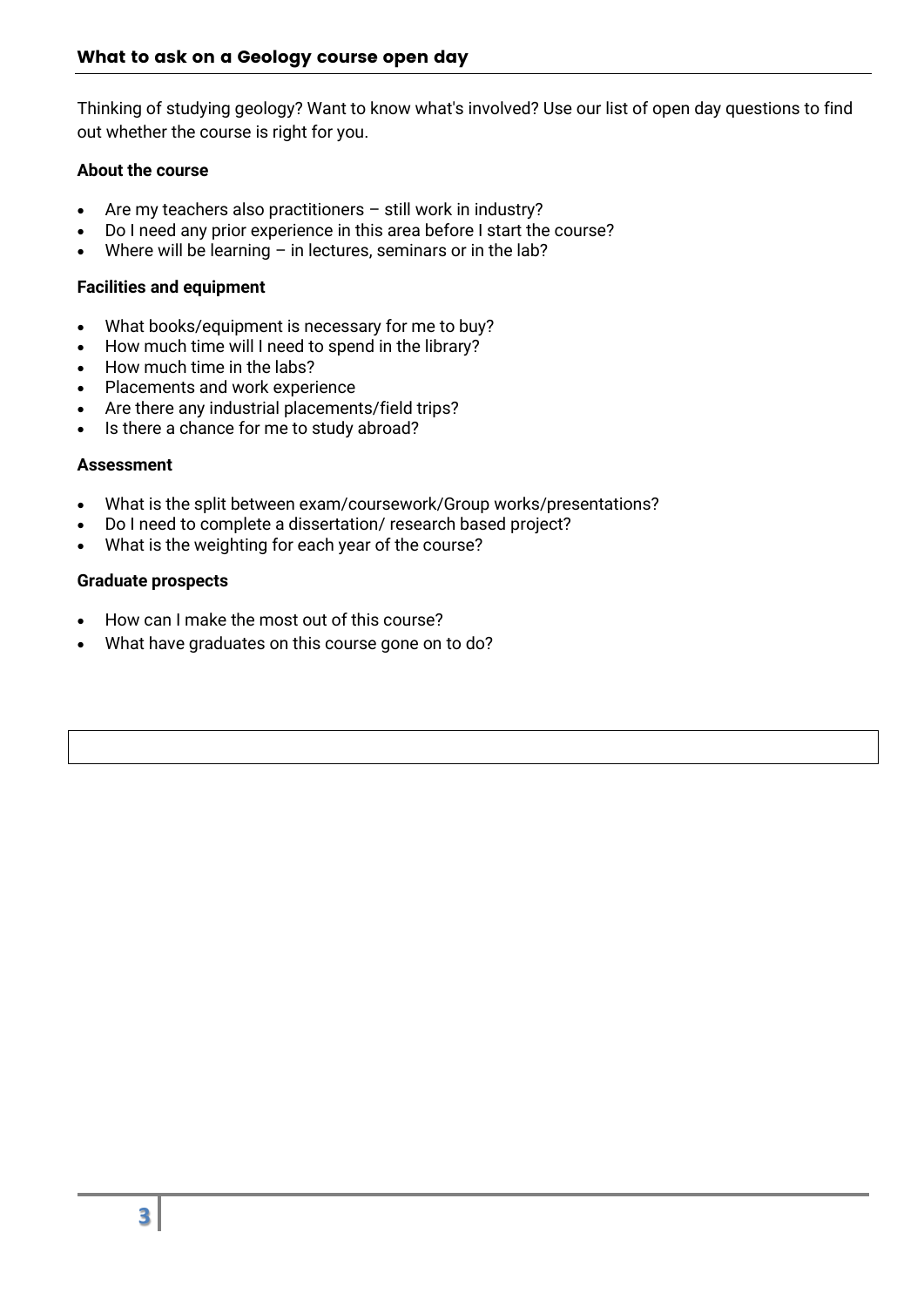# **Agriculture**

Agriculture combines studying natural and life sciences with economics and business management. You will learn how to maximise crop and animal production and how to balance this with environmental awareness, as well as business skills to run a farm. This course includes gaining practical skills on university-based farms and possibly out on placement. Possible careers after this degree include farm management, animal and crop research and advisory services, and overseas development work.

- $-BSC$
- PRACTICAL PLACEMENTS
- TIME IN LABS
- PRACTICAL WORK
- AGRI-BUSINESS
- LAND MANAGEMENT
- ENVIRONMENTAL
- CROP SCIENCE
- BIOTECHNOLOGY

#### Example course modules

- Crop production
- Soil and nutrient management
- Principles of livestock production
- Farm mechanisation
- Garden design in practice
- Equine science
- Soft landscape design
- The business of food
- Green space management
- Survey planning and construction

#### Teaching hours / week

The time you'll spend in lectures and seminars each week will vary from university to university, so use this as a guide.



#### League tables for this subject

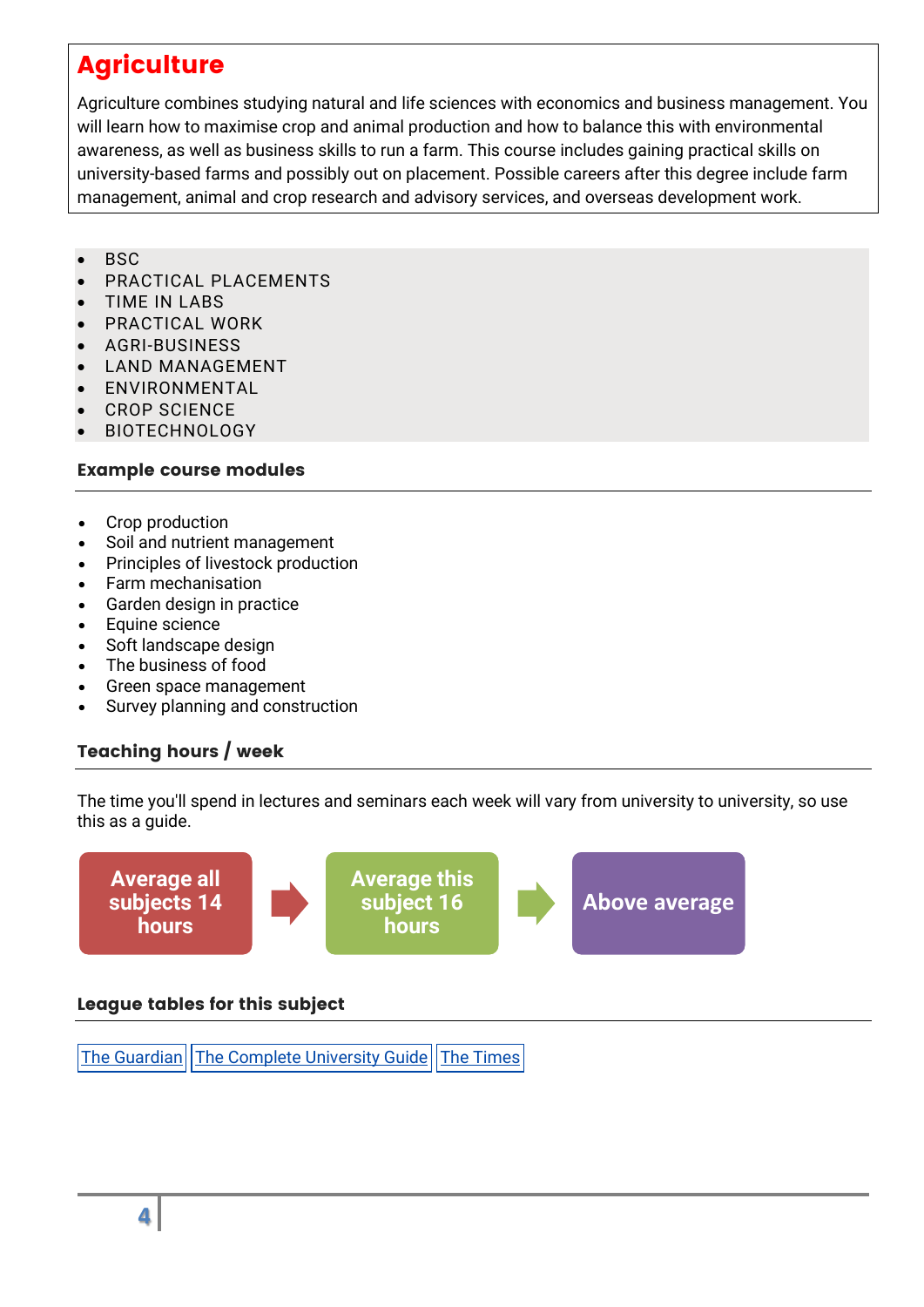Studying agriculture allows students to go into a wide range of different jobs. If you have an interest of biology, I would choose this course.

#### *1st year, University of Nottingham*

We have around 16 hours of contact time a week. The content is not too challenging in the first year, as you need to all get to the same level pretty quickly. We have some practicals and report-type coursework and exams. There are lots of labs and farm enterprises to visit and use.

#### *1st year, Harper Adams University*

The course is really good, with good teaching hours and contact with staff. It is taught through a mixture of lectures and field trips which allows theory to be put into practice. The course covers lots of topics and is fairly challenging, but interesting at the same time. It is assessed through a mixture of exams and coursework. The department has its own facilities and uses the outdoors a lot.

*1st year, Aberystwyth University*

#### A-levels (or equivalent) usually required

At least one from biology, chemistry or physics

#### **Useful to have**

- Environmental science
- geography
- Business studies

#### Application checklist

Here's a guide to what to expect from the application process - also check individual university entry requirements, as these may differ.

- January application
- Personal statement

#### Career prospects

About 70% of the UK's land area is given over to agriculture, so this is a subject representing an important part of the country's economy. Typical starting jobs for graduates in agriculture include agricultural science, farming and farm management, but also, less obviously, surveying, estates and auction work, heritage and conservation. Jobs in sport are also popular with this group. Jobs for agriculture graduates are often in rural areas. In 2012, the south of England, particularly Essex, Kent, Gloucestershire and Devon, were the most common regions in which graduates of the subject started their careers.

#### Transferable skills

Teamwork, Technical ability, Problem solving, Social Skills, Organisation, Numeracy, Communication, Attention to detail, Administration, Analytics, Discipline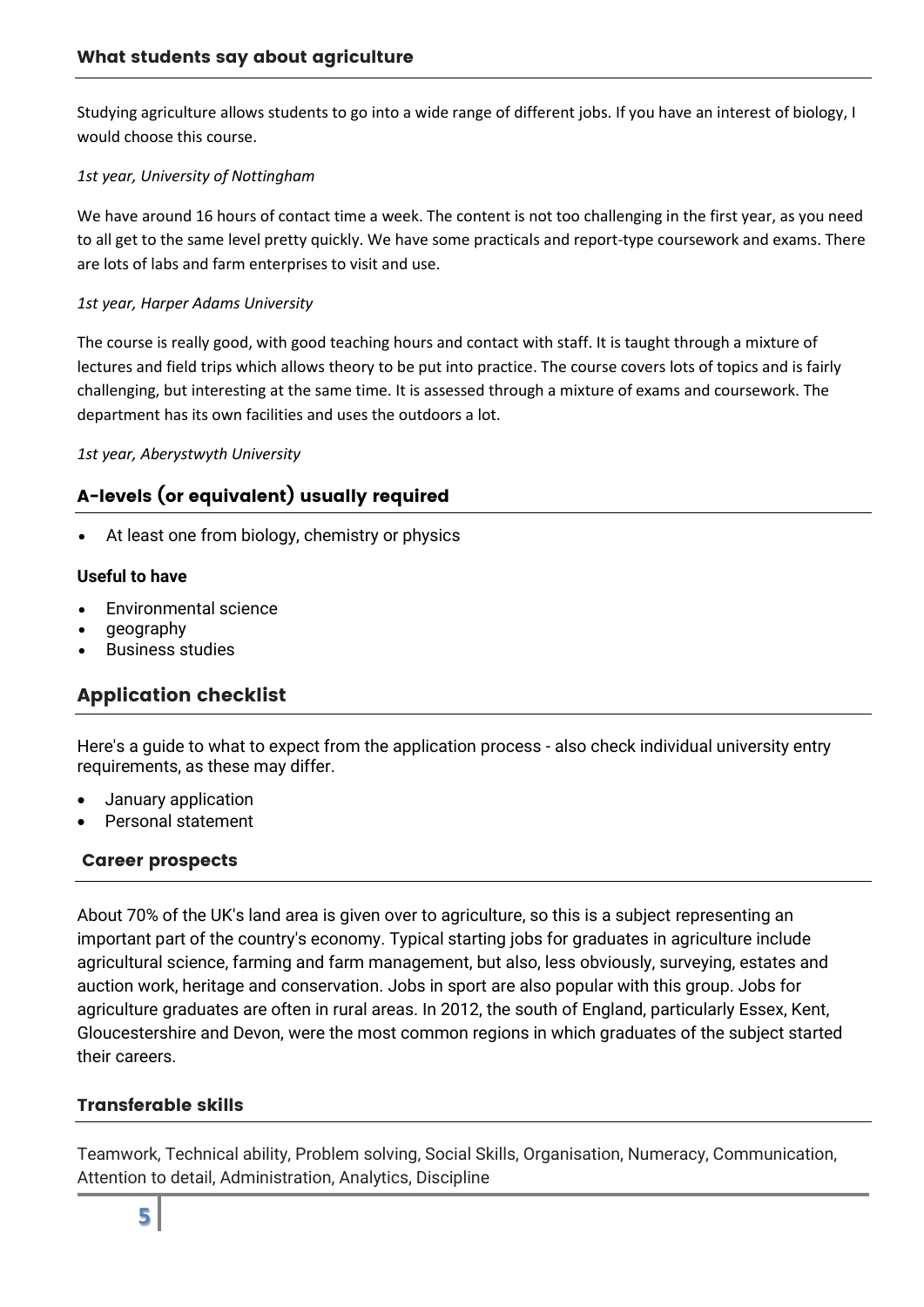- Agricultural scientist
- Farm manager
- Estates officer

#### **Other real-life job examples**

- Agricultural surveyor
- Arboricultural manager
- Conservation worker

#### What employers like about this subject

A degree in agriculture or agricultural management will provide you with subject-specific skills including an understanding of the global, regional and local contexts of agriculture; legal and economic issues in agriculture; sustainability and environmental impact and the principles of operating an agricultural business. You will also gain useful transferable skills in numeracy, communication, IT, team-working, problem-solving and independence and self-motivation. Farming is the most common industry of employment for agriculture graduates, but they also go to work in areas including land and property management, forestry and the manufacture of farm equipment and machinery.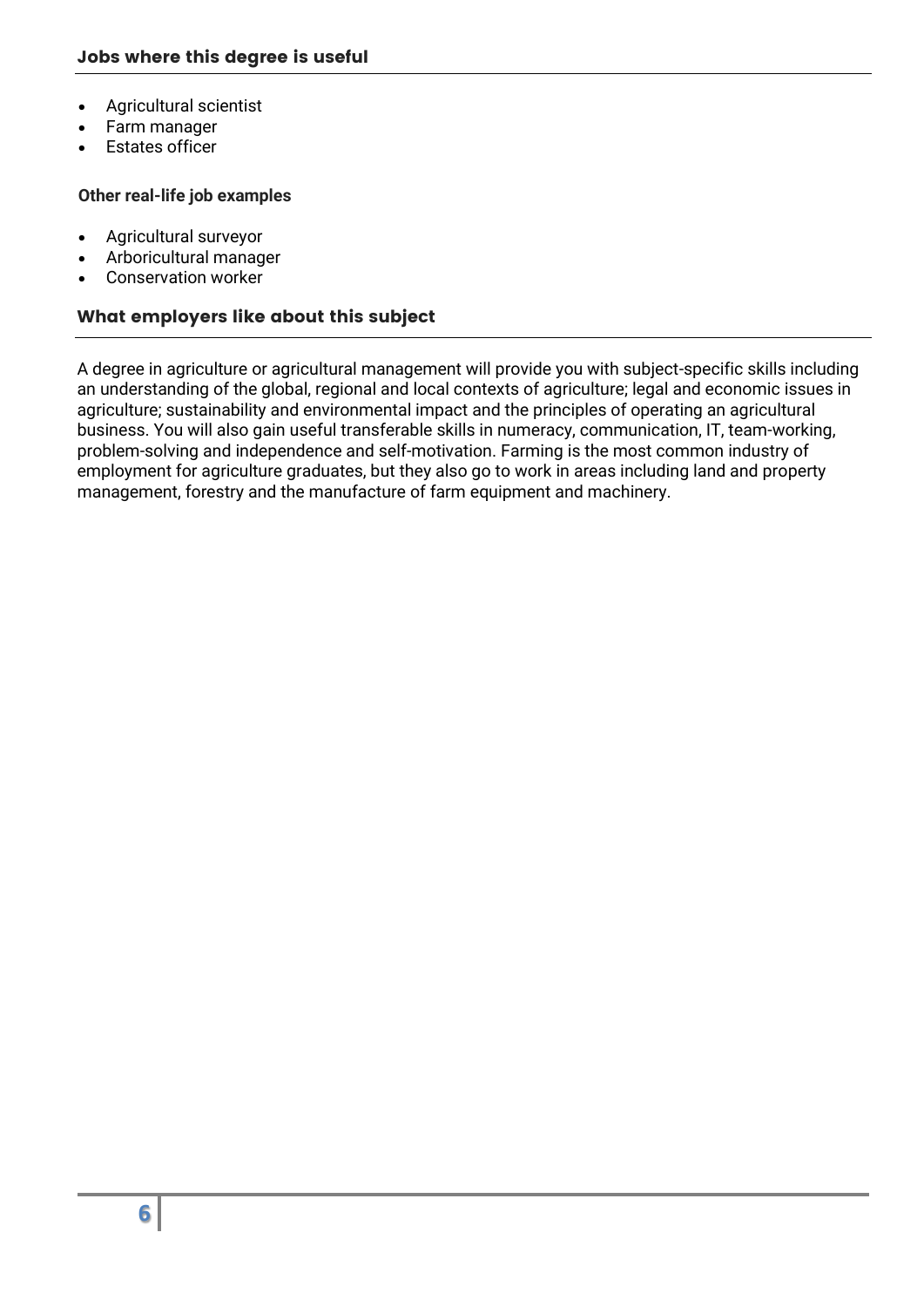## Forestry

Forestry involves learning how to manage forests and woodlands for commercial reasons (timber and wood for fuel), as places for recreation and as habitats for wildlife. You could learn about ancient woodlands, the importance of protecting hedgerows or how to manage large commercial plantations. Some courses include arboriculture, the cultivation and care of individual trees. Forestry graduates typically work for The Forestry Commission, private estates, conservation charities and overseas.

- **BSC**
- PRACTICAL PLACEMENTS
- TIME IN LABS
- PRACTICAL WORK
- FIELD TRIPS
- CONSERVATION
- WOODLAND MANAGEMENT
- ECOLOGY
- ABORICULTURE

#### Example course modules

- Forestry in the 21st century
- Ecosystem function and services
- Forest ecology
- **Silviculture**
- Forest management and inventory
- Forest health
- Environmental management and conversation
- Research methods and GIS
- Forest policy and governance
- Ecosystem functions and services

#### Teaching hours / week

The time you'll spend in lectures and seminars each week will vary from university to university, so use this as a guide.



#### League tables for this subject

The [Guardian](https://www.theguardian.com/education/ng-interactive/2017/may/16/university-league-tables-2018) The Complete [University](http://www.thecompleteuniversityguide.co.uk/league-tables/rankings?s=Architecture) Guide The [Times](https://www.thetimes.co.uk/article/top-by-subject-mgbnm672r)

### A-levels (or equivalent) usually required

At least one from biology, chemistry or physics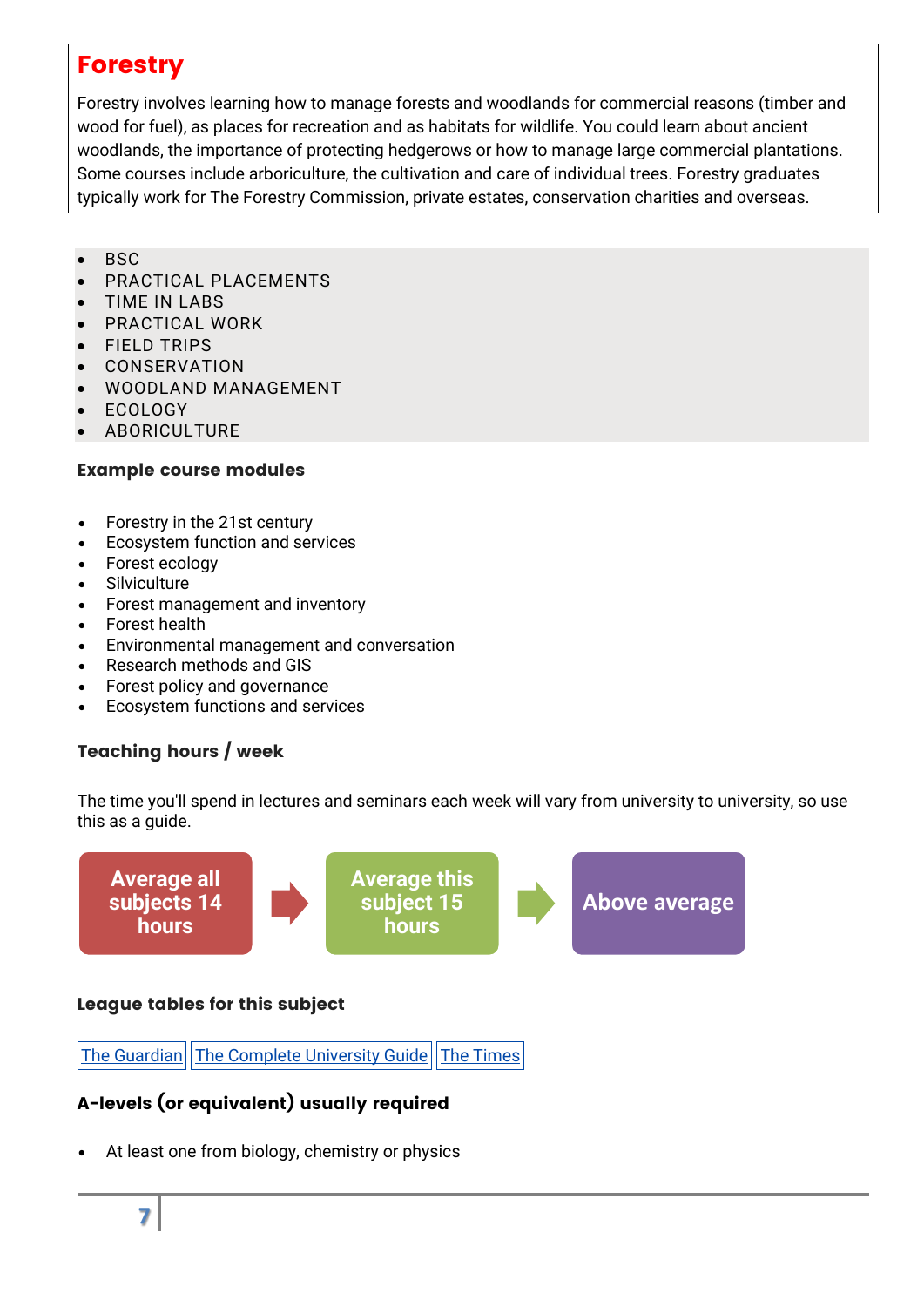#### **Useful to have**

- Business studies
- Environmental science
- geography

#### Application checklist

Here's a guide to what to expect from the application process - also check individual university entry requirements, as these may differ.

- January application
- Personal Statement

#### Career prospects

Fewer than 100 graduates usually take full first degrees in forestry and arboriculture, so there is not a lot of data to examine – they're a little more commonly taken as foundation degrees, often studied at colleges. But for the chosen few in forestry, there are a handful of specialist roles in forestry management available every year, and this is the degree preferred for those jobs. If you want to find out more specifically about the prospects for your chosen subject, it might be a good idea to go on open days and talk to tutors about what previous graduates from your chosen subject went on to do.

#### Transferable skills

Teamwork, Technical ability, Problem solving, Social Skills, Organisation, Numeracy, Communication, Attention to detail, Administration, Analytics, Discipline

#### Jobs where this degree is useful

- Agricultural scientist
- Estates officer
- Farm manager

#### **Other real-life job examples**

- Agricultural surveyor
- Conservation worker
- Arboricultural manager

#### What employers like about this subject

A degree in agriculture or agricultural management will provide you with subject-specific skills including an understanding of the global, regional and local contexts of agriculture; legal and economic issues in agriculture, sustainability and environmental impact and the principles of operating an agricultural business. You will also gain useful transferable skills in numeracy, communication, IT, team-working, problem-solving and independence and self-motivation. Farming is the most common industry of employment for agriculture graduates, but they also go to work in areas including land and property management, forestry and the manufacture of farm equipment and machinery.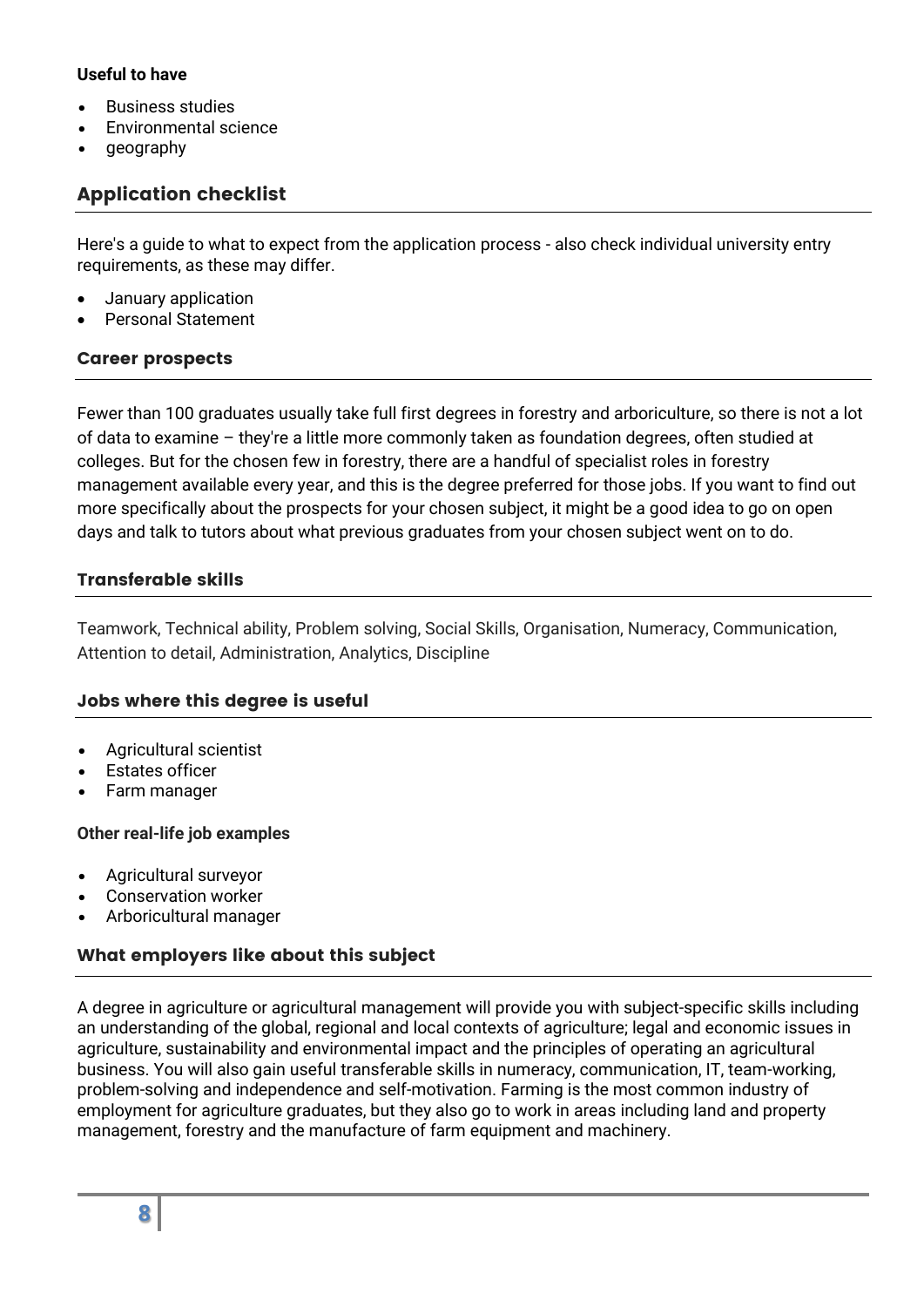# Environmental science

Looking after our planet for future generations is of prime importance and environmental science graduates gain knowledge and skills to address issues such as climate change, conserving biodiversity, sustainable development, dealing with water and air pollution and human population growth. If you enjoy science or geography and have an interest in environmental or conservation issues, this type of course could be for you.

**Example degrees:** Conservation, Marine Conservation, Geology, International Disaster Management,

Ocean Science

- BSC
- PRACTICAL PLACEMENTS
- TIME IN LABS
- TIME ABROAD
- RESEARCH
- COURSEWORK-INTENSIVE
- PRACTICAL WORK
- FIELD TRIPS
- CONSERVATION
- GEOGRAPHY

#### Example course modules

- Geographical skills
- Practising environmental science
- Rocks, minerals and fossils
- Postglacial environments
- Climatic change
- Scientific concepts and scientific modelling
- Biodiversity conservation
- Ecology: terrestrial and water
- Environmental pollution and management
- Natural hazards

#### Teaching hours / week

The time you'll spend in lectures and seminars each week will vary from university to university, so use this as a guide.



The [Guardian](https://www.theguardian.com/education/ng-interactive/2017/may/16/university-league-tables-2018) The Complete [University](http://www.thecompleteuniversityguide.co.uk/league-tables/rankings?s=Architecture) Guide The [Times](https://www.thetimes.co.uk/article/top-by-subject-mgbnm672r)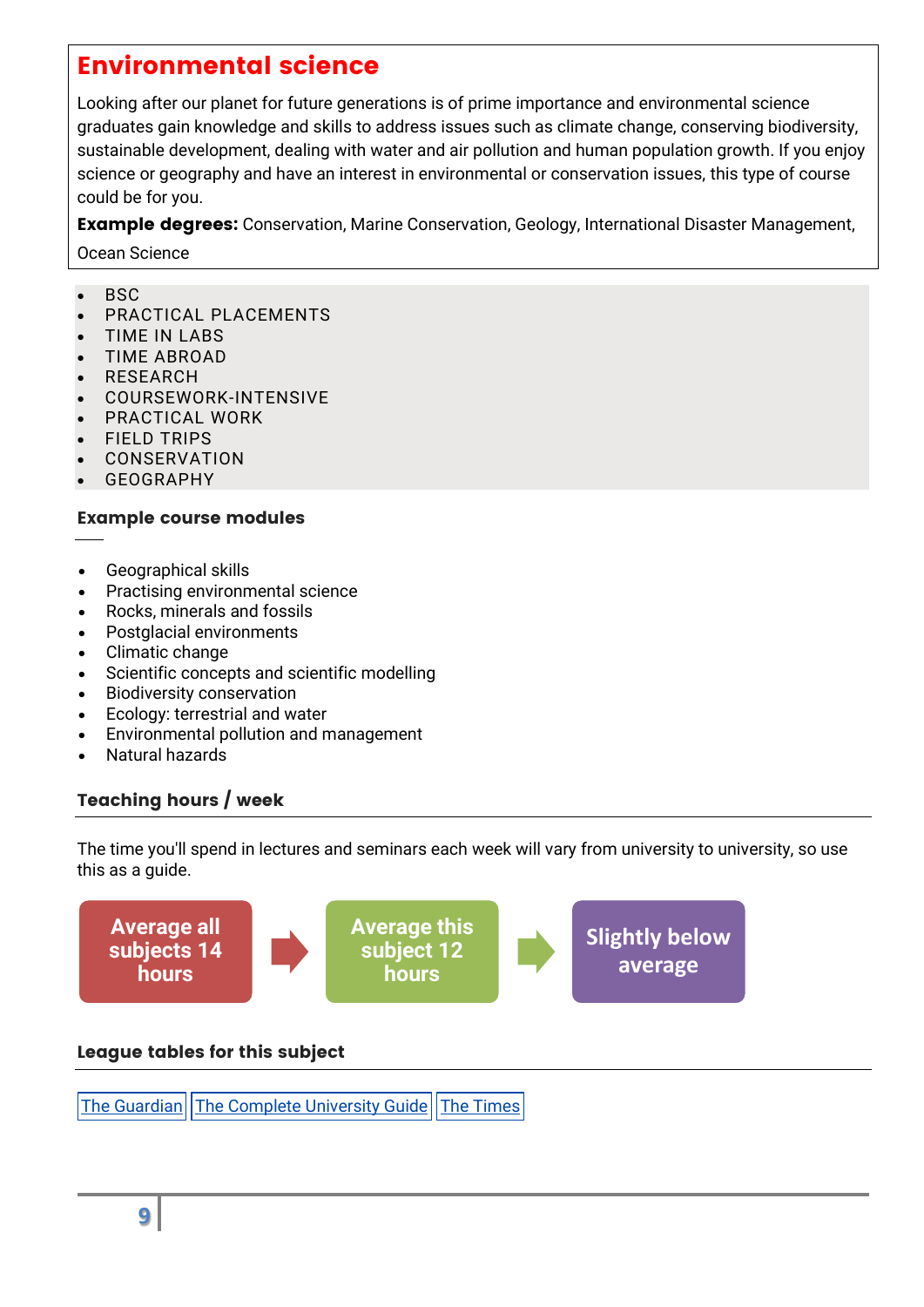Coming from a non-scientific background holding only geography as a science-classed A-level, the environmental science course was challenging in some modules, such as chemistry and maths. However, they do not expect you to have A-level maths and cover off the basics. Extra help is offered if needed which is great. First year was designed to bring everyone to the same level through group work, such as experiments and work on the field.

#### *2nd year, University of East Anglia UEA*

I usually have about 14-15 hours of teaching a week, including a two hour lecture for each of my six modules, and then weekly workshops and practicals ranging from an hour to two. The content of the course depends largely on the choice of optional modules that you select prior to the academic year, and this ultimately dictates your degree pathway. I find my course both interesting and challenging. I think it is important to do a course that you enjoy, as when you are particularly struggling with a piece of work, it is easier to motivate yourself if you have a passion for what you're doing.

#### *2nd year, University of Portsmouth*

I study environmental geoscience. My course has quite a lot of contact/teaching hours - around 18 a week. This can be quite a lot, but comparing it to my friend who only has two a week, it's better than sitting at home and being bored! The course content is very interesting and I have learnt an awful lot this year and even remember most of it. As an environmental geoscientist, I did find there was rather too much geology, but by the end of the year I realised it wasn't that bad and there's no more geology in the second year.

*1st year, Cardiff University*

#### A-levels (or equivalent) usually required

Choose two from biology, chemistry, geography, maths and physics

#### **Useful to have**

- **Chemistry**
- Biology
- Physics
- **Mathematics**

#### Application checklist

- January application
- Personal statement

#### BHASVIC information

#### **In Sept 2019, 13 BHASVIC students went onto study Environmental Science-related degrees at 11 different universities.**

In addition, Environmental Science was studied by students who went onto study a variety of combined science degrees. Environmental Science A-level also combines well with Geography or Biology.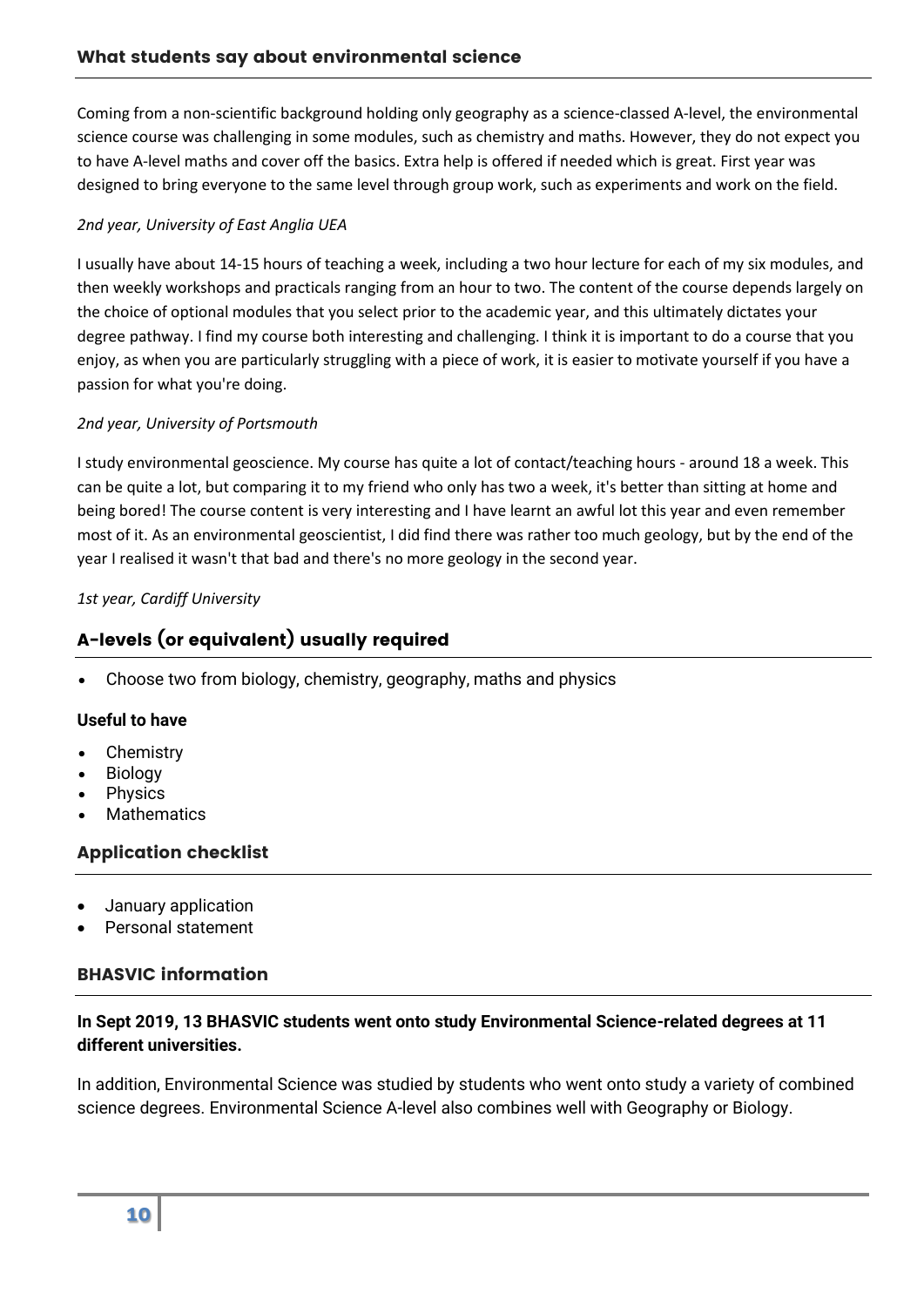

#### Top 10 Universities for Environmental Science - Complete University Guide 2020

- **Cambridge, Oxford, Durham, Glasgow, St Andrews**
- **Lancaster, Loughborough, Sussex, Royal Holloway**  all very high student satisfaction scores
- **LSE, Exeter, York, Liverpool Hope**  all with top graduate prospects

#### Examples of degrees and combined degrees for BHASVIC student's 2019 entry

- Ocean Science and Marine Conservation
- Environmental Science
- Biology and Sustainable Development
- Environmental Science (with placement)
- Wildlife Conservation
- Ocean Science and Marine Conservation
- Environment and Business

#### Employability

This is also one of those subjects where graduates don't usually go to London to work, so if you want to work in East Anglia or the South West – or overseas – this might be a good subject. Graduates tend to get jobs in the environment, in surveying and as lab technicians, but, like a lot of other subjects, if you want a job in research, start planning to take a doctorate. A small number become oceanographers and meteorologists.

Sought-after transferable skills developed by environmental science students include numeracy, communication, data handling, team-working and problem-solving skills. These are in demand from many employers including government departments and regulators, banks, universities, consultancies and the water industry.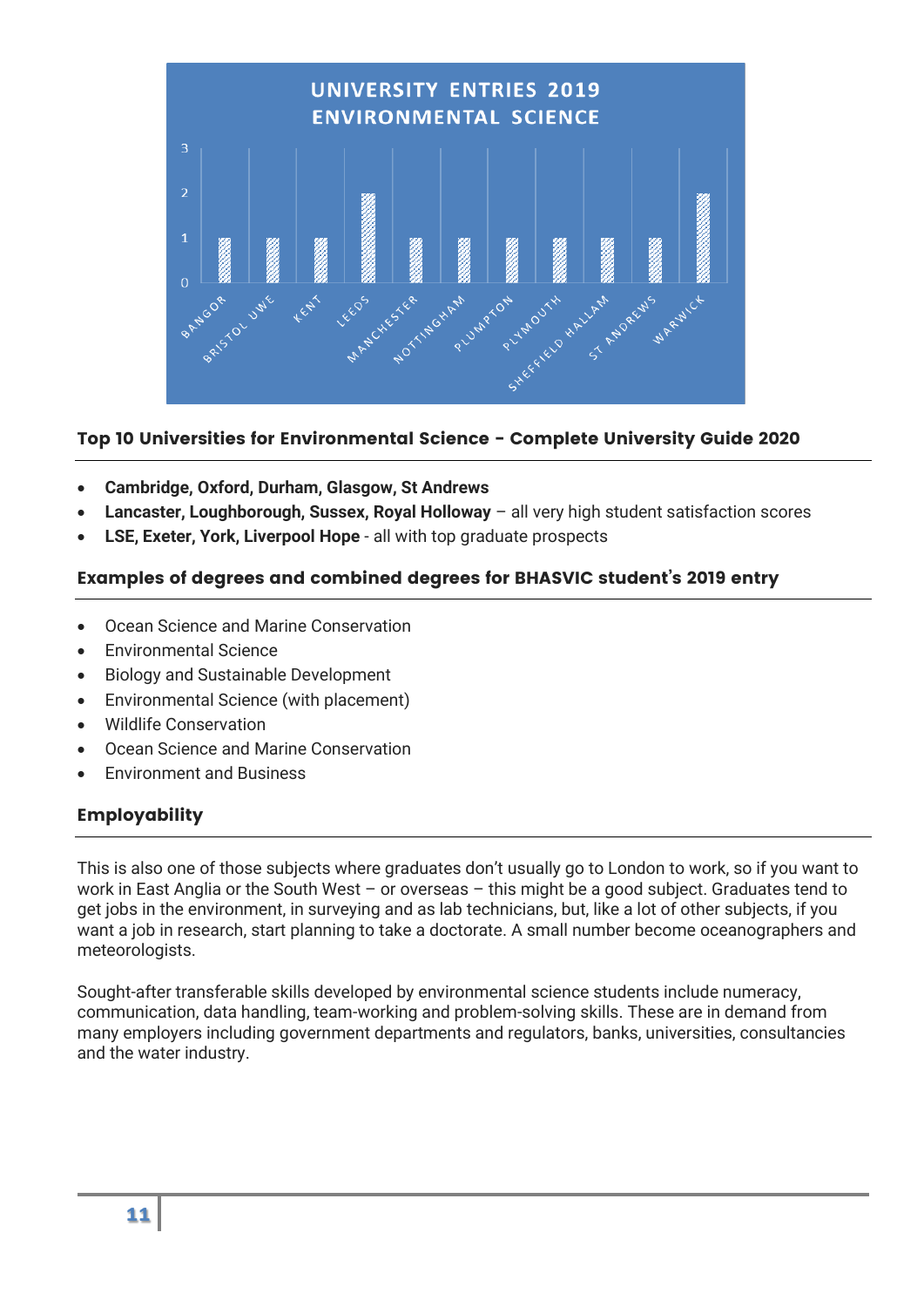A degree in environmental science will give you a range of subject-specific skills as well as knowledge of current environmental science principles and how to conduct effective fieldwork. Students develop skills in statistical analysis and modelling approaches to the study of sustainable industry. You will also gain an understanding of the way that humans and the environment act upon one another. Sought-after transferable skills developed by environmental science students include numeracy, communication, data handling, team-working and problem-solving skills. These are in demand from many employers including government departments and regulators, banks, universities, consultancies and the water industry.

#### Transferable skills

Teamwork, Technical ability, Problem solving, Social Skills, Organisation, Numeracy, Communication, Attention to detail, Administration, Analytics, Discipline

#### Example careers

- Environmental education officer
- Environmental engineer
- Environmental manager
- Environmental health practitioner

#### **Other real-life examples**

- Estates manager
- Landscape architect
- **Toxicologist**
- Transport planner

#### Local market information

#### **Brighton and Hove 20 Year Strategy**

A report in the Argus states there are 15,840 businesses in Brighton and Hove and that business grew by 20% between 2012 and 2017. The new strategy for the next 20 years will focus on a low carbon economy and there are plans to build on the strength of sectors which are strong in the region such as the digital, 'green technology' sector, life sciences, higher education and tourism.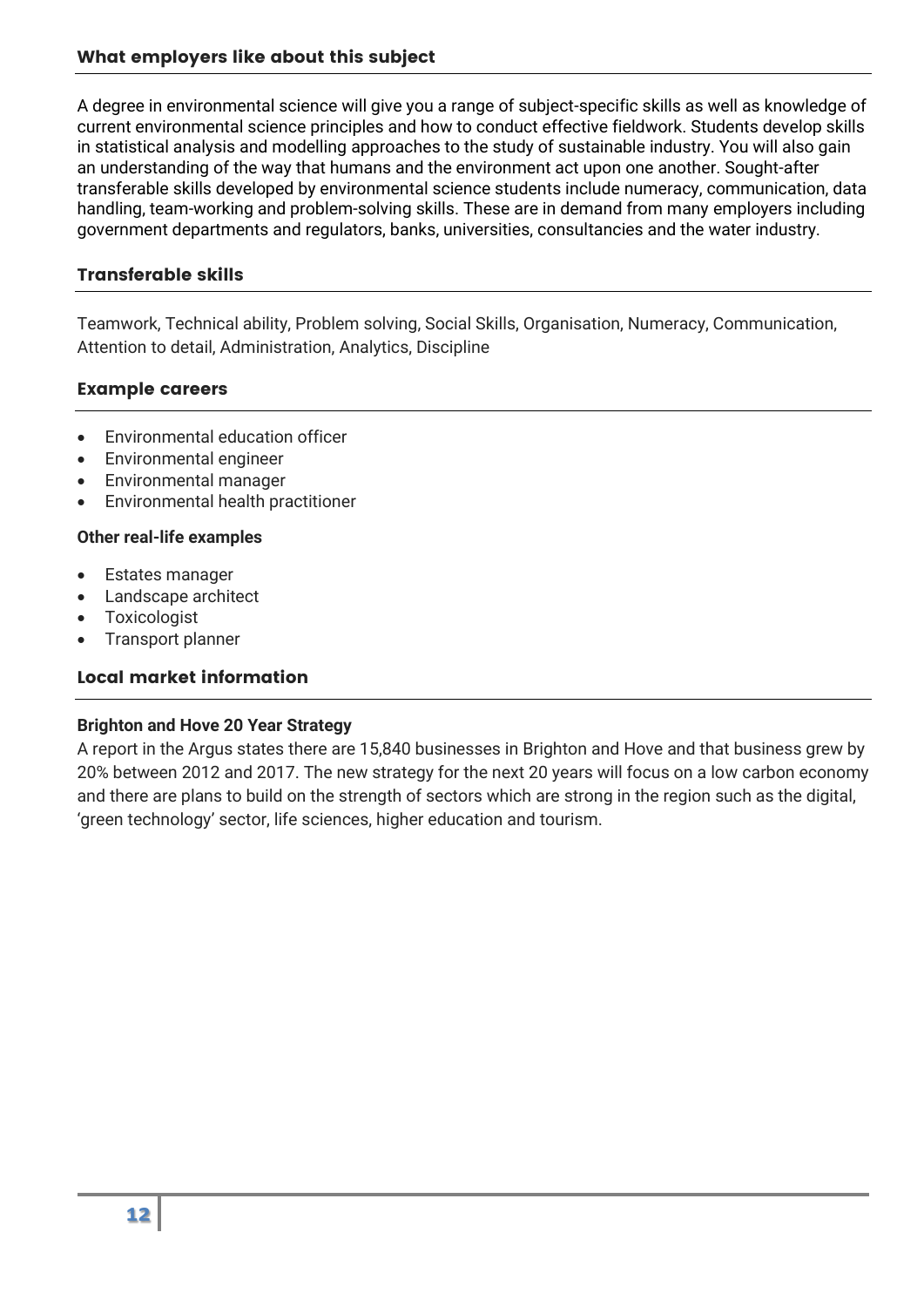# Geography

Interested in topical issues such as coastal and river management, sustainable energy or regeneration of inner city areas? Geography covers the physical and manmade world around us. Courses can include a mix of human, physical and environmental geography or you can specialise in one of these areas. Students will also commonly collect and analyse their own data on arranged field trips - which might be in far-flung locations, or situated closer to home. Graduate careers are diverse and include environmental consultancy, planning, marketing and overseas development work. Example degrees: You can choose to study straight Geography or a closely related subject, for example geophysics, environmental geosciences, Geology. There is also a strong crossover with Environmental Science.

- BSC
- TIME IN LABS
- **BA**
- TIME ABROAD
- COURSEWORK-INTENSIVE
- PRACTICAL WORK
- ENVIRONMENTAL
- FIELD TRIPS
- PHYSICAL
- HUMAN

#### Example course modules

- Global worlds, global challenges
- Skills and techniques in geosciences
- Physical environments
- Environment and society
- Analysing geographical and environmental data
- Earth systems
- Global climate systems
- Historical cultural geographies
- Theory, space and society
- Urbanism, culture and modernity

#### Teaching hours / week

The time you'll spend in lectures and seminars each week will vary from university to university, so use this as a guide.



#### League tables for this subject

The [Guardian](https://www.theguardian.com/education/ng-interactive/2017/may/16/university-league-tables-2018) The Complete [University](http://www.thecompleteuniversityguide.co.uk/league-tables/rankings?s=Architecture) Guide The [Times](https://www.thetimes.co.uk/article/top-by-subject-mgbnm672r)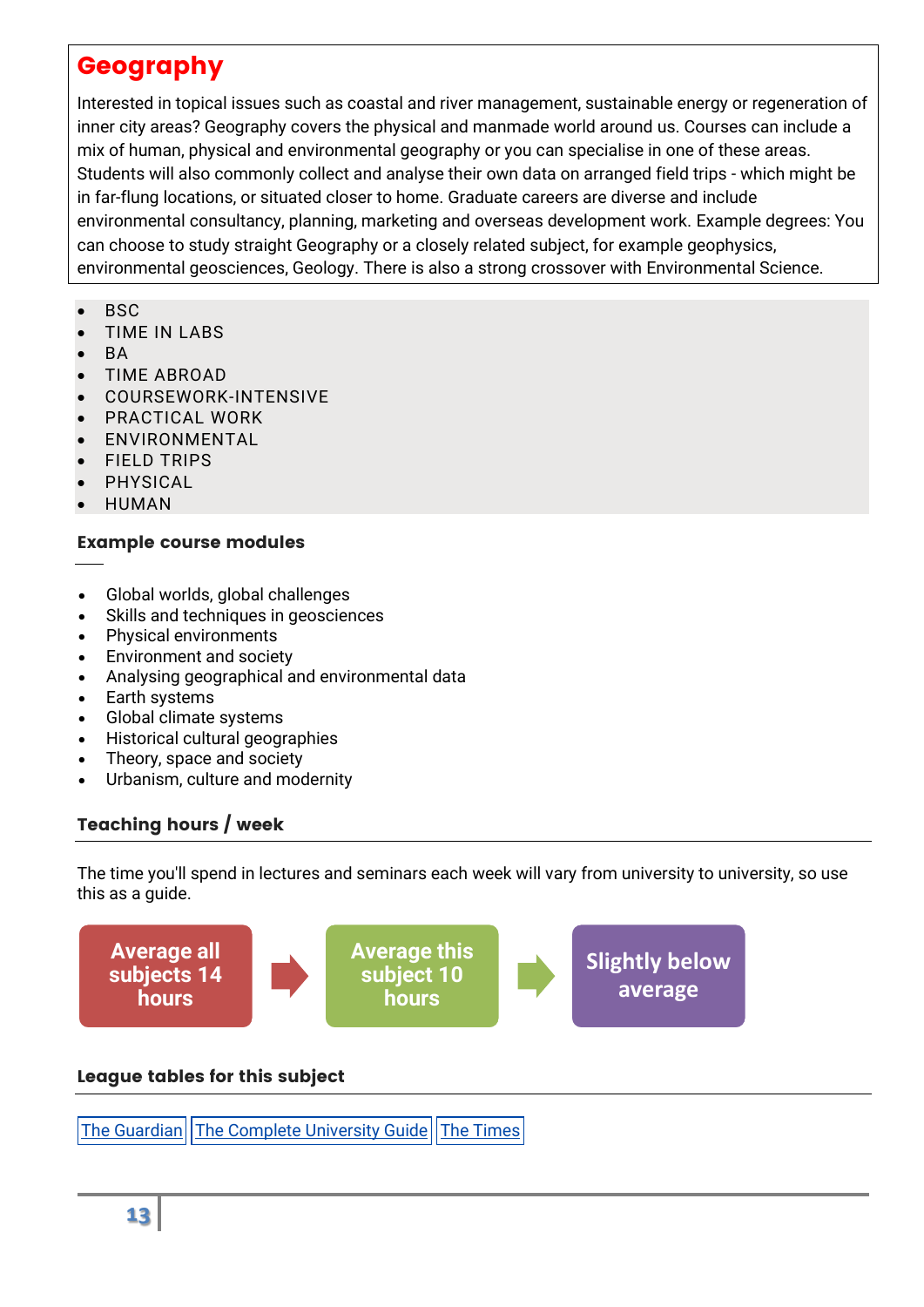In an average week, geography students have about 12 hours of contact time. The course is challenging as there is a large step-up from A-level and the course covers a range of topics, so the skills you need to approach them are varied. However, the feedback is very useful and you will find that you are well supported in reaching the level expected at university. The work is also varied and includes essays, reports, fieldwork, practicals, exams and online exercises. I have found the content very interesting, as it makes you aware of the extent to which geography is relevant to a huge array of issues.

#### *1st year, Durham University*

The geography course covers a wide range of content including both physical and human geography modules. The work/ assessment style has varied, from online tests, exams, coursework and primary research (interviews and land-use surveys, scientific practicals) to use of essential statistical programs and other software. The content of this course was very interesting - we studied areas ranging from culture, society and economy to river systems, ecology and glaciers. Communicate with other students rather than rely on lecturers to answer all of your questions (they cannot offer 1-1's as often as other subjects)

#### *1st year, University of Plymouth*

As a geography student, the physical side of the course is far more scientific than the human side. The human side features a lot of abstract concepts - some people find this easier than others - but there is quite a split between the two. The experimental aspect of physical geography is good fun and offers real insight to the uses of geography in the real world.

*1st year, University of Exeter*

#### A-levels (or equivalent) usually required

Geography for most courses

#### **Useful to have**

- **Chemistry**
- Biology
- Physics
- **Mathematics**

#### Application checklist

- January application
- Personal statement

#### BHASVIC information

**In Sept 2019, 21 BHASVIC students went onto study Geography degrees at 13 different universities.**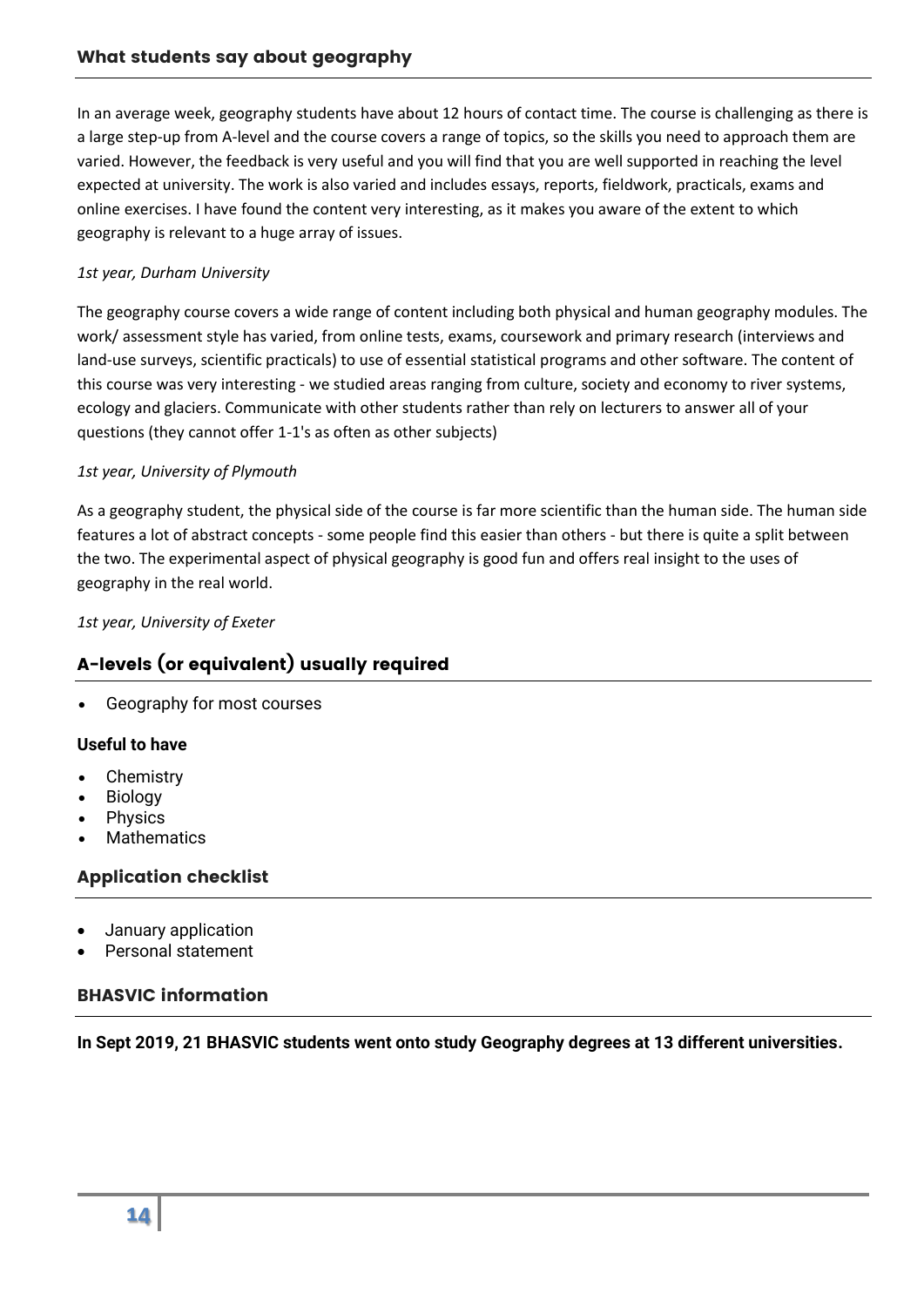In addition, students have increasingly supplemented their Geography studies by choosing Global Issues as a focus for higher level study including International Development.



#### Top 10 Universities for Geography - Complete University Guide 2020

- **Cambridge, Oxford, Durham, Glasgow, St Andrews**
- **Lancaster, Loughborough, Sussex, Royal Holloway**  all very high student satisfaction scores
- **LSE, Exeter, York, Liverpool Hope - all with top graduate prospects**

#### Examples of degrees and combined degrees for BHASVIC student's 2019 entry

- Geography with Environmental Mathematics
- Geography with International Study
- Human Geography
- Geography and International Development with a Year Abroad
- Geography
- Geography (Human)
- Global Sustainable Development
- International Development

#### Employability

In the world of work, students often go into environment and heritage work, but also to general jobs in areas like marketing, business analysis and management. On the human and social geography side, there is a shortage of students with really good Maths skills, and students from these disciplines are in demand from modern industry. An ability to combine good data handling with good communication and social skills will really help start your career. Geography graduates work for a wide range of employers including government agencies, banks, management consultants and environmental businesses.

#### What employers like about this subject

Subject-specific skills you can gain from geography will depend to an extent on whether you specialise in physical or social geography, but can include an understanding of current theory and practice in fields of geography; how to generate and interpret research data and the development of field skills. It is especially important to develop good maths and statistics skills during a geography degree, as the mix of data and communication skills is particularly useful to employers. Geography graduates work for a wide range of employers including government agencies, banks, management consultants and environmental businesses.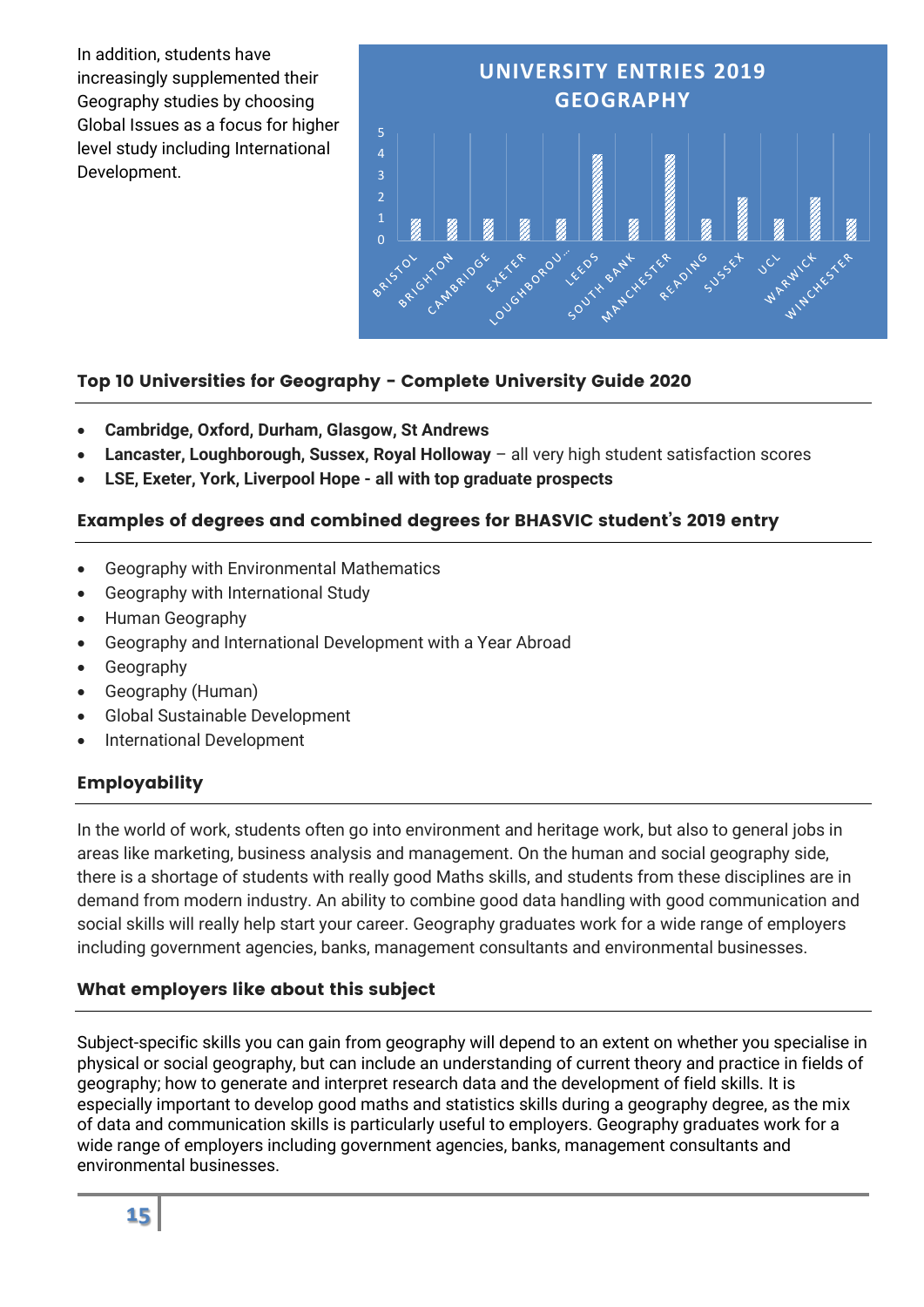Teamwork, Technical ability, Problem solving, Social Skills, Organisation, Numeracy, Communication, Attention to detail, Administration, Analytics, Discipline

#### Example careers

- International development worker
- Landscape architect
- Logistics and distribution manager
- Market researcher
- Nature conservation officer
- Sustainability consultant
- Tourism officer

#### **Other real-life examples**

- Transport planner
- Social Researcher
- Geographic Information Systems (GIS) officer
- Hydrologist
- Financial analyst
- Water disposals officer
- Heritage manager

#### Local market information

#### **Civil Service Fast Stream**

If you enjoy a challenge, want to make a difference and are eager to take on responsibility, consider joining the Civil Service Fast Stream. The Civil Service Fast Stream is an accelerated leadership development programme that provides talented graduates from a range of backgrounds with the experience, skills and knowledge needed to become senior leaders within the Civil Service. You'll gain a variety of experience through different placements or postings in government departments and agencies. may work in roles involving direct contact with the public.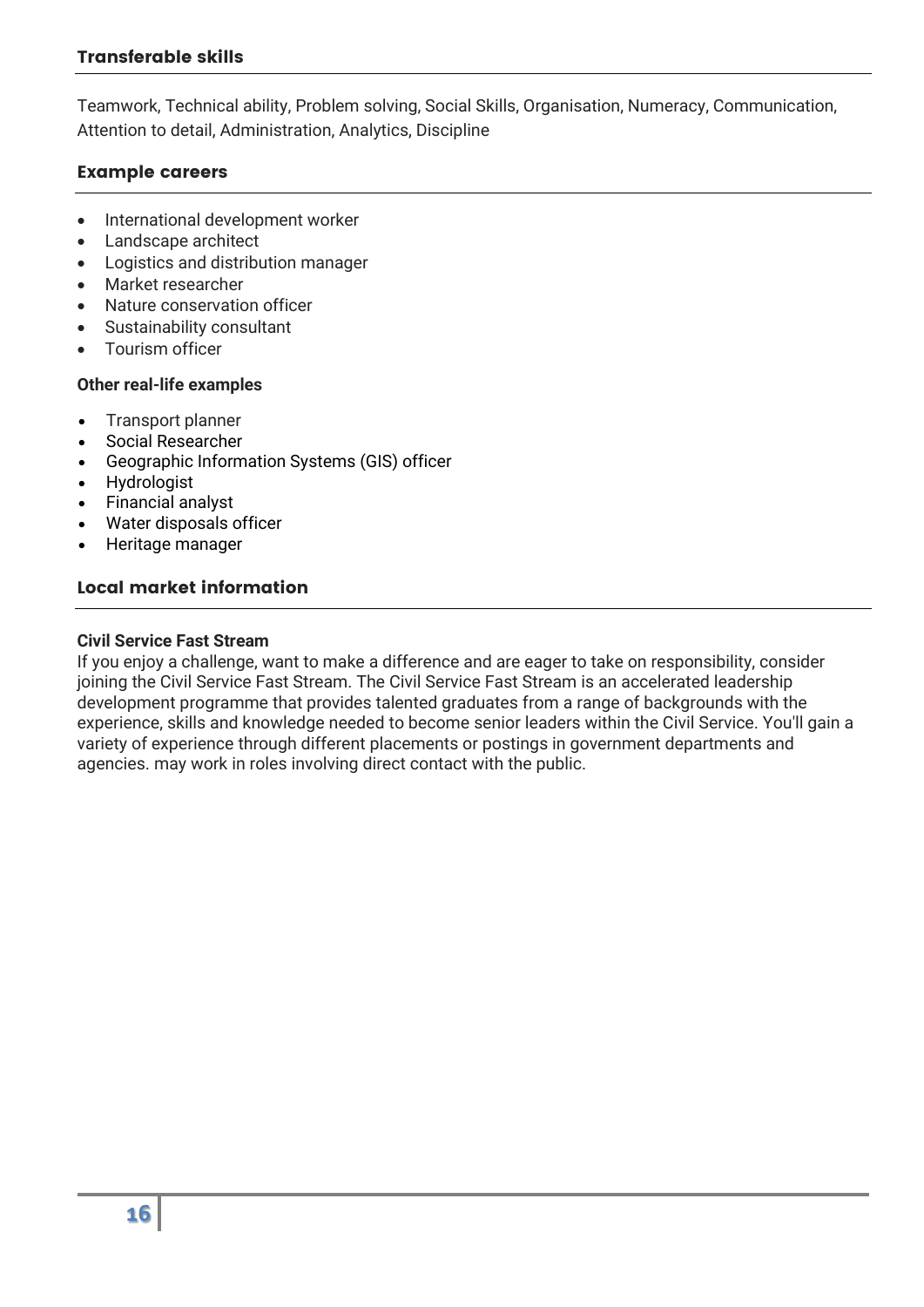# **Geology**

Could you picture yourself studying earthquake zones to develop early warning systems, searching for energy resources or analysing fossils to further understand evolution? If so geology could be for you. Geology is the study of how the earth was formed and shaped over time and has applications in environmental research, oil and gas exploration, the water industries, mapping and remote sensing and engineering. This type of course is likely to include practical fieldwork, including abroad.

- **BSC**
- PRACTICAL PLACEMENTS
- TIME IN LABS
- TIME ABROAD
- PRACTICAL WORK
- FIELD TRIPS
- ENVIRONMENTAL GEOLOGY
- **GEOPHYSICS**
- ENGINEERING GEOLOGY

#### Example course modules

- Environmental geoscience
- Computing for earth scientists
- Imaging and mapping the Earth
- Sedimentology
- Geochemistry
- Digital geoscience
- Structural geology
- Geodynamics
- Earth materials
- Quantitative methologies

#### Teaching hours / week

The time you'll spend in lectures and seminars each week will vary from university to university, so use this as a guide.



#### League tables for this subject

The [Guardian](https://www.theguardian.com/education/ng-interactive/2017/may/16/university-league-tables-2018) | The Complete [University](http://www.thecompleteuniversityguide.co.uk/league-tables/rankings?s=Architecture) Guide | The [Times](https://www.thetimes.co.uk/article/top-by-subject-mgbnm672r)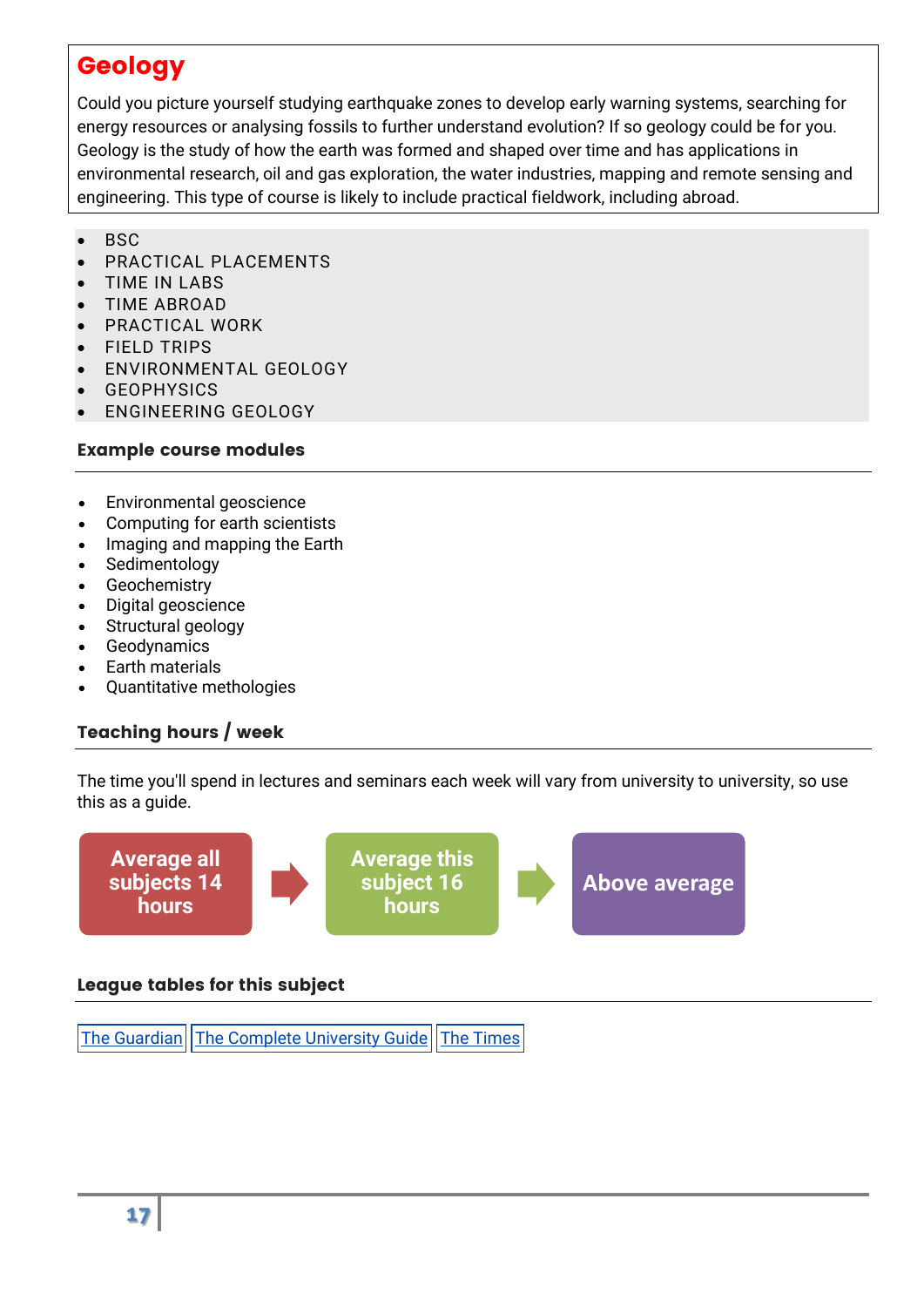On average on my course (earth science), we have 15-20 hours of contact time per week (lectures and practicals), then we have up to five hours of tutorial time, depending on the person and the college. The course is interesting and there is a variety of options available. A mix of work is required - essays, problem sheets and sometimes presentations. There are lots of field trips which are excellent for learning and getting to know your peers.

#### *3rd year, University of Oxford*

My course is very challenging. You do a lot of coursework, especially in third year, but you will come to love it as it boosts your grade. The course is interesting if you enjoy rocks and the processes around them. We have excellent course-specific facilities - a lab which we do microscope work in.

#### *3rd year, University of Bristol*

The number of teaching hours is perfect, with the right mix of tutorials and lectures. The content is wide-ranging in the first year, and can be quite challenging - you definitely need to keep up! Work is mostly descriptions of samples, presentations, reports, interpretations of simple maps and field work on the trips. We also have to design a website.

#### *1st year, University of Leicester*

#### A-levels (or equivalent) usually required

Choose two from biology, chemistry, physics and maths

#### **Useful to have**

- geography
- Geology

#### Application checklist

- January application
- Personal statement

#### Career prospects

The UK is officially short of geologists of many different kinds, but we produced a few more than usual last year. We're not the only country in need of good geologists, which is why one in nine UK geology graduates left the country in 2012 to work – and the average starting salary for a UK geology graduate getting a job abroad was nearly £35,000 – rising to over £50,000 in Australia - which compares very favourably with other degrees. And with oil, gas and mining all very big business, and geologists vital to those industries, good geologists will be in demand for a while yet.

#### Jobs where this degree is useful

- Geophysicist
- Geologist
- Mudlogger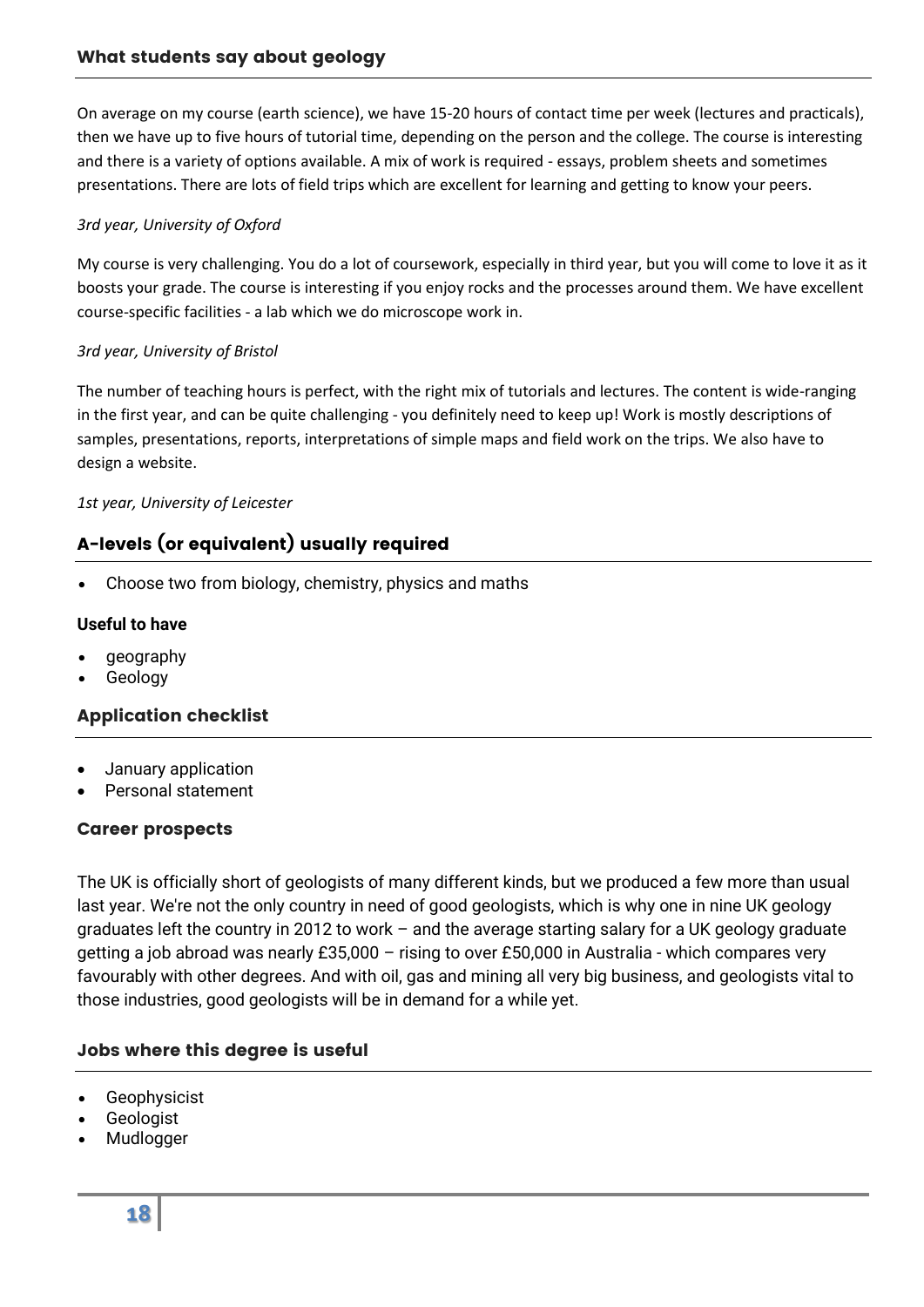#### **Other real-life job examples**

- Contaminated land engineer
- Land surveyor
- Quarry manager

#### What employers like about this subject

Geology students can expect to gain subject-specific skills including an understanding of earth evolution and current planetary processes; the scientific principles underlying earth processes and computing, physics, chemistry and field skills for earth sciences. Transferable skills you can develop will include communication, project management, IT skills, problem-solving, data investigation, high-level numeracy and good research skills. Geology graduates are in demand from a number of industries in the UK and overseas, particularly from the oil and gas industry, but also from mining and quarrying, construction, the water industry, engineering and consultancy, technical testing, government, higher education, museums and the finance industry.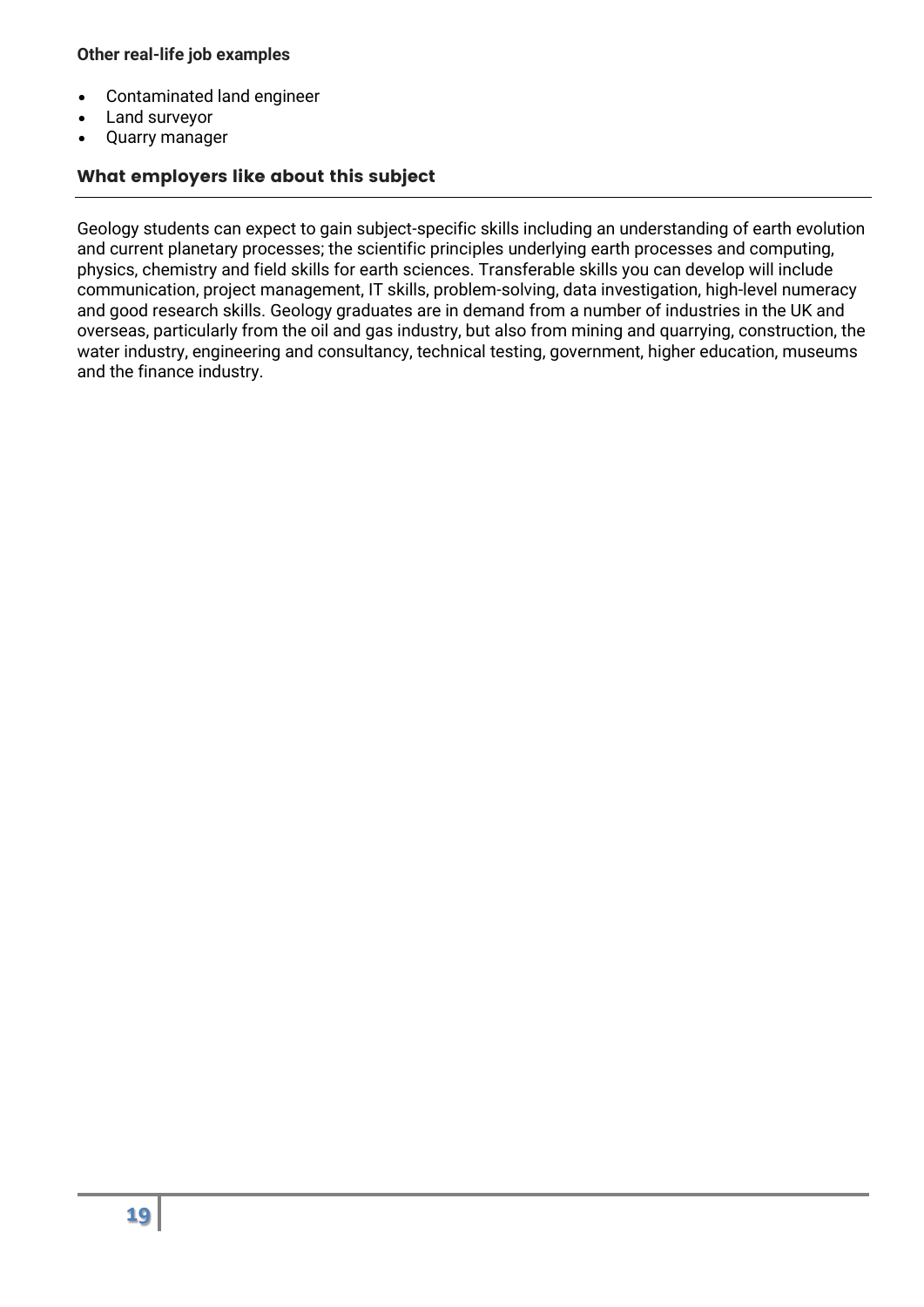## Marine and ocean sciences

If you are fascinated by marine life or the role oceans play in controlling our climate and shaping our coastline you may be interested in marine biology or oceanography. Courses include core sciences such as biology, chemistry, physics and geology, practical lab work, field trips on research boats and could include diving. These courses prepare you for careers in areas such as research, oil exploration, conservation, environmental monitoring and weather forecasting.

- $-BSC$
- TIME IN LABS
- TIME ABROAD
- PRACTICAL WORK
- RESEARCH-INTENSIVE
- FIELD TRIPS
- MARINE BIOLOGY
- OCEANOGRAPHY
- MARINE ECOLOGY

#### Example course modules

- Marine organisms and ecosystems
- Oceanography
- Marine animal science
- Basic and scientific diving
- Introduction to marine ecology
- The Earth system
- Quantitative earth and ocean science
- IT communication, field and laboratory skills
- Dynamic earth
- Geomorphological processes

#### Teaching hours / week

The time you'll spend in lectures and seminars each week will vary from university to university, so use this as a guide.



#### League tables for this subject

The [Guardian](https://www.theguardian.com/education/ng-interactive/2017/may/16/university-league-tables-2018) The Complete [University](http://www.thecompleteuniversityguide.co.uk/league-tables/rankings?s=Architecture) Guide The [Times](https://www.thetimes.co.uk/article/top-by-subject-mgbnm672r)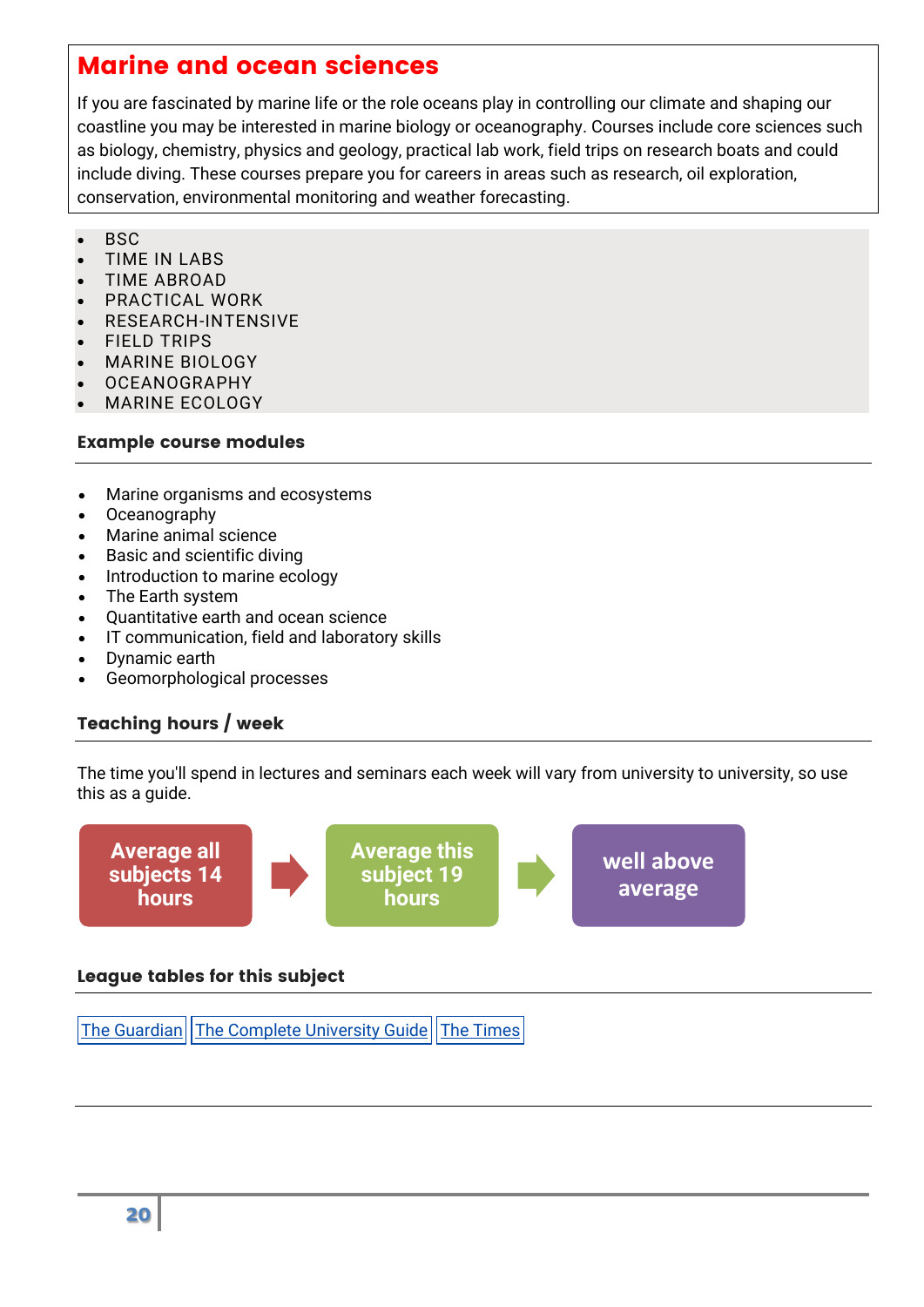Amazing course, with a reasonable amount of lecture time, but a lot expected externally. Quite challenging as it covers such a broad subject.

#### *2nd year, University of Southampton*

With oceanography, there is a lot more contact time than with arts degrees. You usually have two hours of lectures per module per week, with labs and boatwork scattered around your timetable. The content is very interesting. A lot of it is repeated through the years, so you get a core knowledge base of transferable information, which is incredibly useful. There are a lot of practical write-ups, both for boatwork and labs. The NOC is very well-equipped for its courses - oceanography, marine biology, geology, geophysics etc. The RV Callista and RV Bill Conway are used for boatwork in the Solent.

2nd year, University of Southampton

#### A-levels (or equivalent) usually required

Choose two from biology, chemistry, physics and maths

#### **Useful to have**

- geography
- Geology

#### Application checklist

- January application
- Personal statement

#### Examples of degrees and combined degrees for BHASVIC student's 2019 entry

- Marine Biology
- Marine Biology and Coastal Ecology

#### Career prospects

The recession has been difficult for some environmental scientists, with jobs and funding cuts, so bear that in mind when you look at the figures. This is also one of those subjects where graduates don't usually go to London to work, so if you want to work in East Anglia or the South West – or overseas – this might be a good subject. Graduates tend to get jobs in the environment, in surveying and as lab technicians, but, like a lot of other subjects, if you want a job in research, start planning to take a doctorate. The stats also include a small number of oceanographers and meteorologists.

#### Jobs where this degree is useful

- Oceanographer
- Marine surveyor
- Environmental officer
- Geophysicist